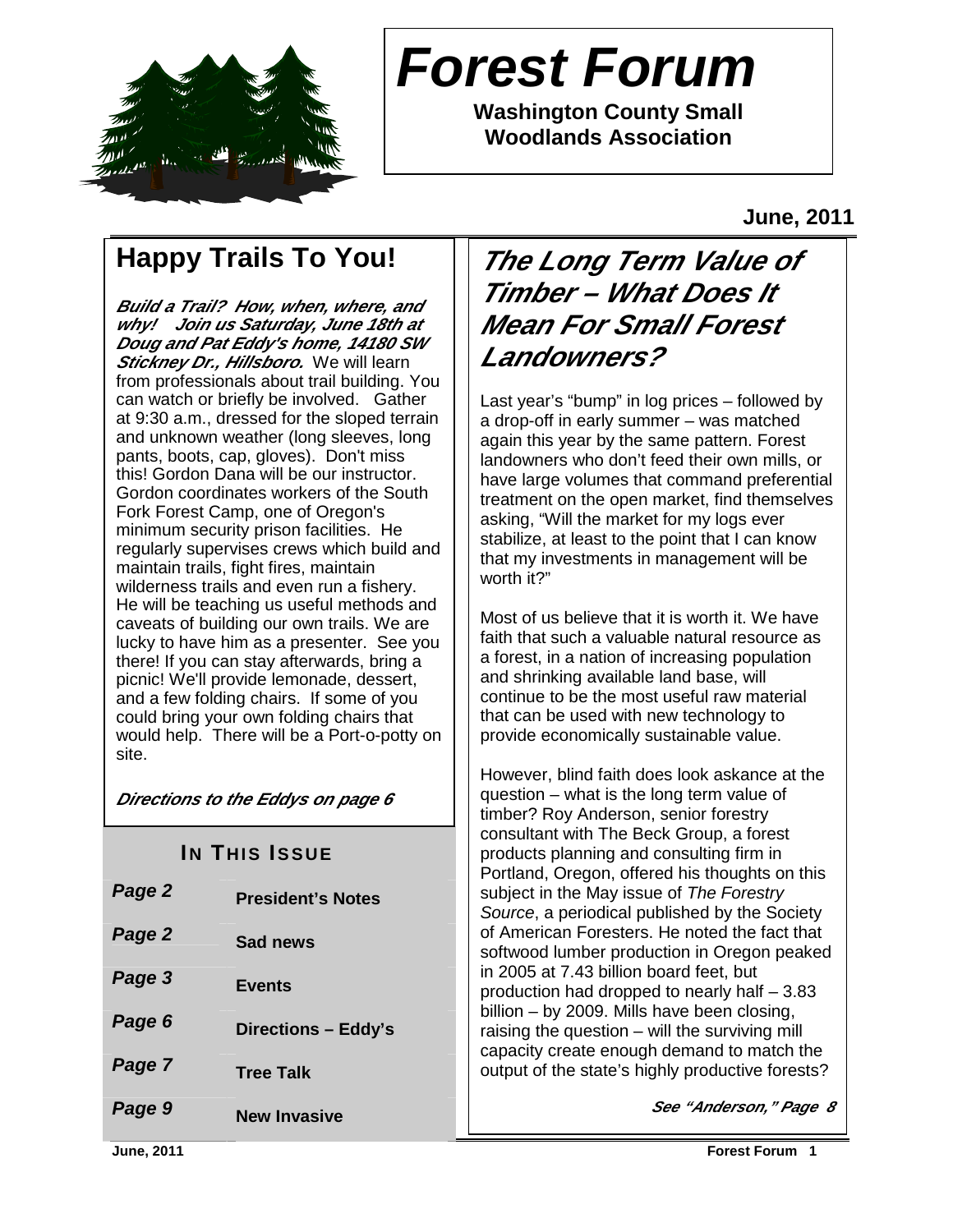# **The Prez Sez : Risks and Rewards**

Seems to me I read in this very column in last month's *Forum* that somewhat drier weather had finally arrived. The opportunity would soon arrive to spray the Scotch broom. I must have missed that opportunity. Since it has turned to Scotch *bloom*, I am doing the more labor-intensive process of cutting the big ones and pulling the little ones. Other work on the farm has been favored by the continued damp. I have been able to transplant tree seedlings and some native flowering plants into the seedling beds in recent days. After a year or two in the more controlled environment of the beds, the plants will be moved into the forest to fill spaces and add diversity. Although this way of obtaining plants is work-intensive, the price is right and the plants are all natural to the site.

Eventually, we will find ourselves beset by our annual summer drought. Besides creating yet another barrier to some kinds of forest work, dry weather brings increased risk of wildfire. Every forestland owner should be aware of the risks and the responsibilities that go with ownership. You will find more information on this topic than you ever wanted to know by typing "ODF" into your web browser and exploring the site. A brief overview regarding your responsibilities can be viewed by searching on the site for Landowner Fire Liability; this will access a copy of a four-page leaflet published by ODF, OSWA, Oregon Forest Industries Council (OFIC), and Oregon Forest Resources Institute (OFRI) and paid for by OFRI. Unfortunately, printed copies of the leaflet are in short supply.

It is important for you to know that very few wildfires start on small woodlands. It is also good to know that group insurance, for OSWA members only, is available from JD Fulwiler & Co. Unless you are responsible for a fire as a result of negligence, the insurance provides appropriate wildfire coverage. Limited logger's broad-form can be added to the policy for a reasonable cost. The policy is not cheap, but rates have been gradually coming down over the years, and the cost is tax-deductible. Another kind of policy to consider is to refrain from using power equipment in your forest during dry weather! Of course, if you hire any work done, be sure to get a certificate of insurance from your contractor's insurer.

Be sure to check the *Calendar* on the opposite page so you can add WCSWA summer events to your calendar. The trail-building how-to at the Eddy's place should be instructive and fun. The Chehalem Ridge tour will be interesting and fun. The July combined event at Howells' farm will be interactive and familyoriented with demonstrations, displays, and a great lunch. More details about that event in next month's Forum. With several organizations sponsoring and participating in the July 23rd event, we anticipate attendance to be great enough to require volunteer help guiding folks to parking, facilities, etc. and answering a few questions for our city cousins. You probably are planning to attend anyway, so why not spend some time that day making our guests feel welcome? Contact any Board member to volunteer.

See you at the Eddys on June 18th!

Jim Brown Jim Brown

#### **Announcement – Sad News**

As this issue of Forest Forum goes to press, we learned of the passing of **Liz Jacobs**. Liz and her husband Dirk have been innovative and industrious members of the woodland community in Washington County. Their tree farm was selected as the Washington County Tree Farm of the Year in 2006. The summer tour they hosted in 2007 displayed their creativity, with a demonstration of firewood bundling, truffle information, and even a zip line! They also tapped maple trees and created their maple syrup. Liz will be sorely missed; she inspired us all with her energy and enthusiasm. In the words of one member, "I will remember Liz as joyful, realistic, beautiful, and smart."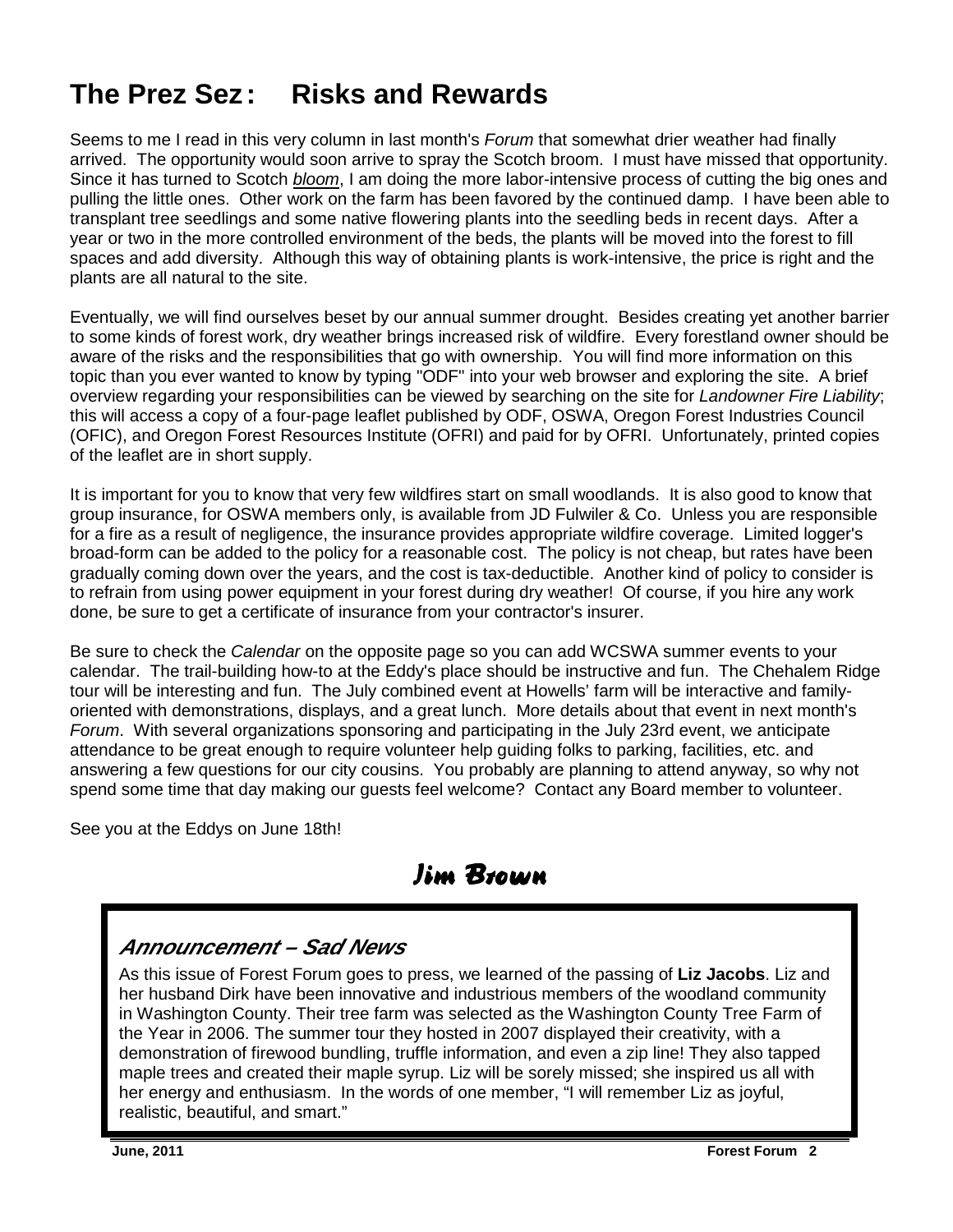#### **WCSWA Leadership**

#### **President – Jim Brown, 503-284-6455 jimbrownorch@msn.com Vice-President – Dan Logan,503-647-5213,danlogan@easystreet.com Secretary-Treasurer – Bob Shumaker; 503-324-7825 bshumaker@coho.net**

#### **Board of Directors**:

Pos. #1: Tom Nygren, 503-628-5472 tnygren@juno.com Pos. #2: Sam Sadtler 503-324-0223 samsncee@gmail.com Pos. #3: Bonnie Shumaker – 503-324-7825 bshumaker@coho.net Pos. #4: Scott Hayes 503-992-1509 scotthayes@wildblue.net Pos. #5: Doug Eddy, 503-628-1468 douglas.eddy@upwardaccess.com Pos. #6: Bill Triest – 503-626-1838 whtriest@gmail.com

#### **Legislative Committee Chair:**

Scott Hayes, 503-992-1509, scotthayes@wildblue.net

#### **Membership Committee:**

Stuart Mulholland, 503-985-3168 Howell Hughes, 503-201-3748

#### **Program Committee**

Bill Triest – 503-626-1838; Beth Adams – 503-628-0722, Marge Hayes – 503-992-1509; Terry Howell – 503-357-2882

#### **The Tree Farm Tradin' Post**

A free service to our members: List tree farm items/land to buy, sell, or trade. Contact Tom Nygren, 503- 628-5472. Got a tool or piece of equipment you don't need any more? Or maybe you are looking for tools, equipment, property, or materials? You can place a free advertisement in Forest Forum. Another way for tree farmers to help each other! (3 month limit)

**For Sale:** Washington County tree farm for sale. 37 acres on county road 19 year old planted forest, Doug fir with alder, maple, 2 streams border property, run about 9 months/year. Probably buildable. Will be sold subject to life estate for seller on a small portion. 503-659- 5003 (principals only)

**Wanted: (none)** 

**Trade: (none)** 

#### **Event Calendar**

| June      |    | 18 WCSWA Tour: Trails for Woodlands - How to build a trail, from an expert!<br>Eddy Tree Farm, 9:30 a.m. See article on page one, and directions to the<br>Eddys on page 6.<br>23 Oregon Tree Farmer of the Year Tour - Merlo Tree Farm, in conjunction<br>24-25 with OSWA Annual Meeting, Baker City. Details at www.oswa.org |
|-----------|----|--------------------------------------------------------------------------------------------------------------------------------------------------------------------------------------------------------------------------------------------------------------------------------------------------------------------------------|
| July      | 23 | Washington County Tree Farmer of the Year Tour – in conjunction with<br>the Tualatin SWCD Annual Meeting and OSWA Howdy Neighbor tour. The<br>combined event will be held at Terry Howell's tree farm. Details in July Forest<br>Forum                                                                                         |
| August    | 27 | WCSWA Tour - Chehelem Ridge Metro Purchase. Details in August<br>Forest Forum.                                                                                                                                                                                                                                                 |
| September |    | No meeting or tour scheduled                                                                                                                                                                                                                                                                                                   |

#### **WCSWA Website** www.wcswa.org **Website Manager: Kathy Scott**

Contact Tom Nygren for web postings and information.

#### **Forest Forum Newsletter** Editors: Tom Nygren & Bonnie

Shumaker 503-628-5472 or 503-324-7825 e-mail: tnygren@juno.com or bshumaker@coho.net Proofreaders: Bonnie Shumaker, Dan Hundley, Tom Nygren, Ardis Schroeder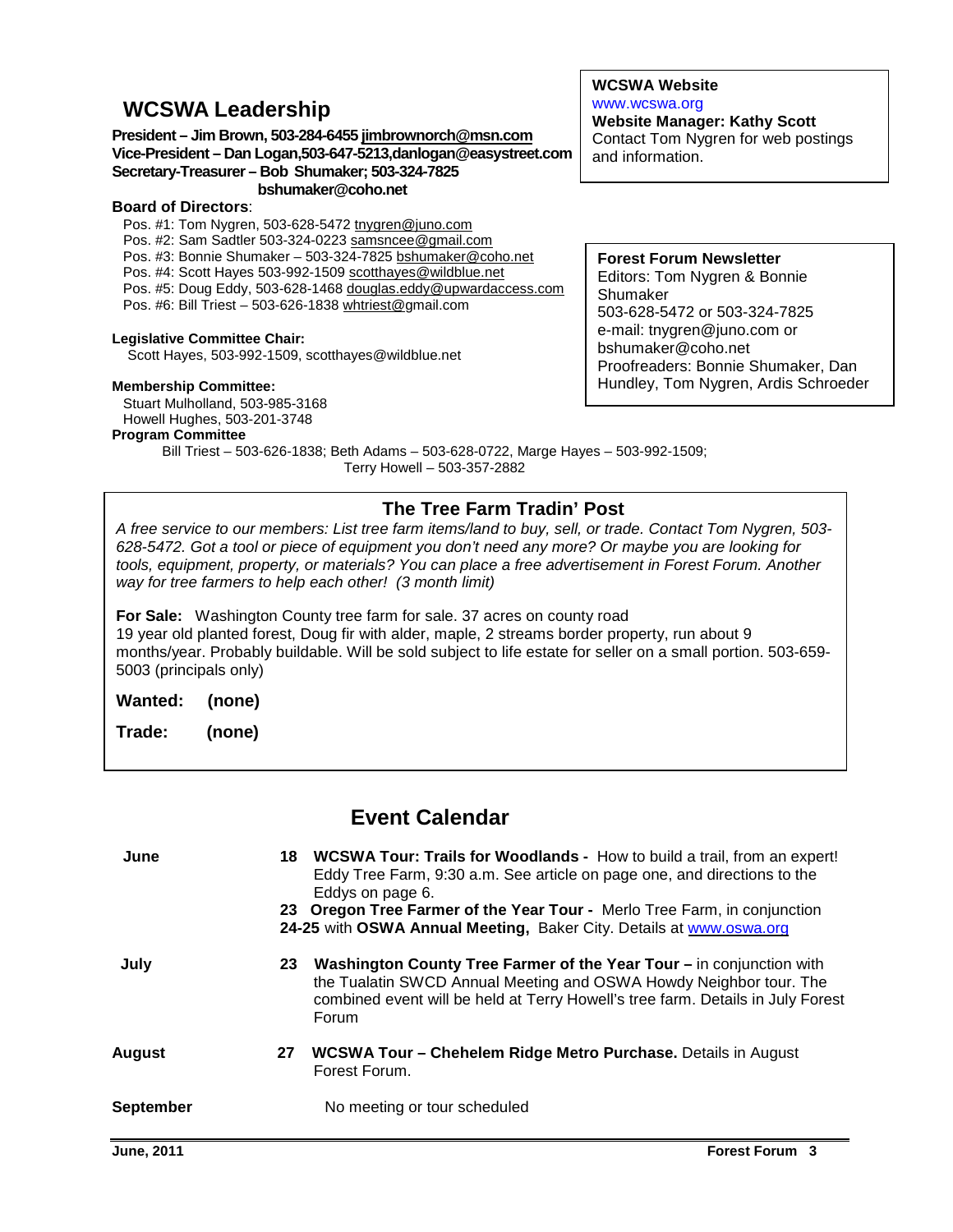#### **Advertising Opportunity:**

**The Forest Forum is a monthly newsletter sent out to over 250 members and friends of WCSWA. Advertisers receive free newsletters for the duration of their ads.** 

#### **ADVERTISING RATES (PRICE INCLUDES TYPESETTING & AD PREP)**

**YES!** I want to advertise in the WCSWA Forest Forum. Ad size:

Enclosed is a check or money order for: 1 issue \_\_\_ 4 issues \_\_\_ 12 issues \_\_\_

| Address________________________ |  |
|---------------------------------|--|
|                                 |  |
| Phone                           |  |
| Fax                             |  |
|                                 |  |

Please send this form, ad copy, logos, photos, etc. to:

**Dallas Boge, 10735 NW Thornburg Rd, Gales Creek, OR 97117** 

|                    |       |        | 12     |
|--------------------|-------|--------|--------|
|                    | issue | issues | issues |
| 1/12               | \$15  | \$30   | \$75   |
| page               |       |        |        |
| $1/6$ page         | 25    | 50     | 125    |
| 1⁄4 page           | 35    | 70     | 175    |
| $1/3$ page         | 45    | 90     | 225    |
| $\frac{1}{2}$ page | 65    | 130    | 325    |
| 2/3 page           | 86    | 170    | 425    |
| Full               | 125   | 250    | 625    |
| page               |       |        |        |

 **Thank you for supporting Washington County Small Woodlands Association!** 

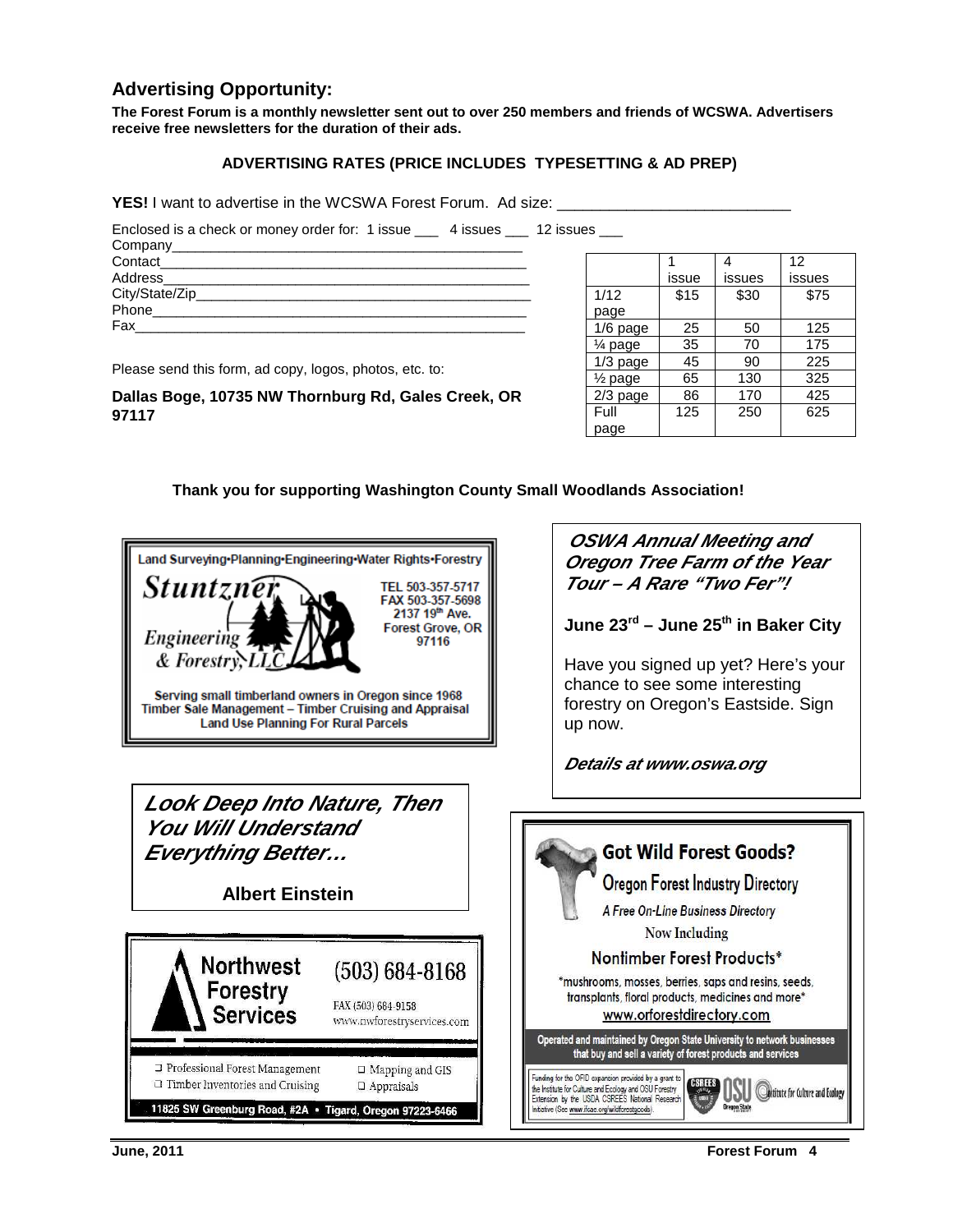

Timber Cruising and Appraisals . Log Marketing . Logging Supervision **Forest Management** Working for you! Home: (503) 637-3145

Cell: (503) 201-4590<br>Fax: (503) 637-6317

Don Lofthus 42704 SE Kleinsmith Rd.<br>Sandy, OR 97055

### **Amy Has A Blog!**

Amy Grotta, OSU Extension Forester for Washington and Columbia Counties, now has a blog to bring us timely and userfriendly information, Her blog will bring information as it happens, and can be accessed at

http://blogs.oregonstate.edu/tree topics.





We bring experience with owners that care about their product and customers.

Approximately 10 million seedlings in annual production

1 container site (plugs), 2 bareroot/transplant sites (p+1,  $1+1$ )

Contract growing and spec seedlings for forestry and Christmas tree production

#### LET US GROW YOUR SEEDLINGS

**David Gerdes Mike Gerdes** inquiries@silvaseed.com

FORESTERS • NURSERYMAN • SEEDSMAN



"Serving Many of the Reforcstation Needs of the World From This Location Since 1889"

#### **FORESTLAND for SALE**

Mark.Willhite@juno.com

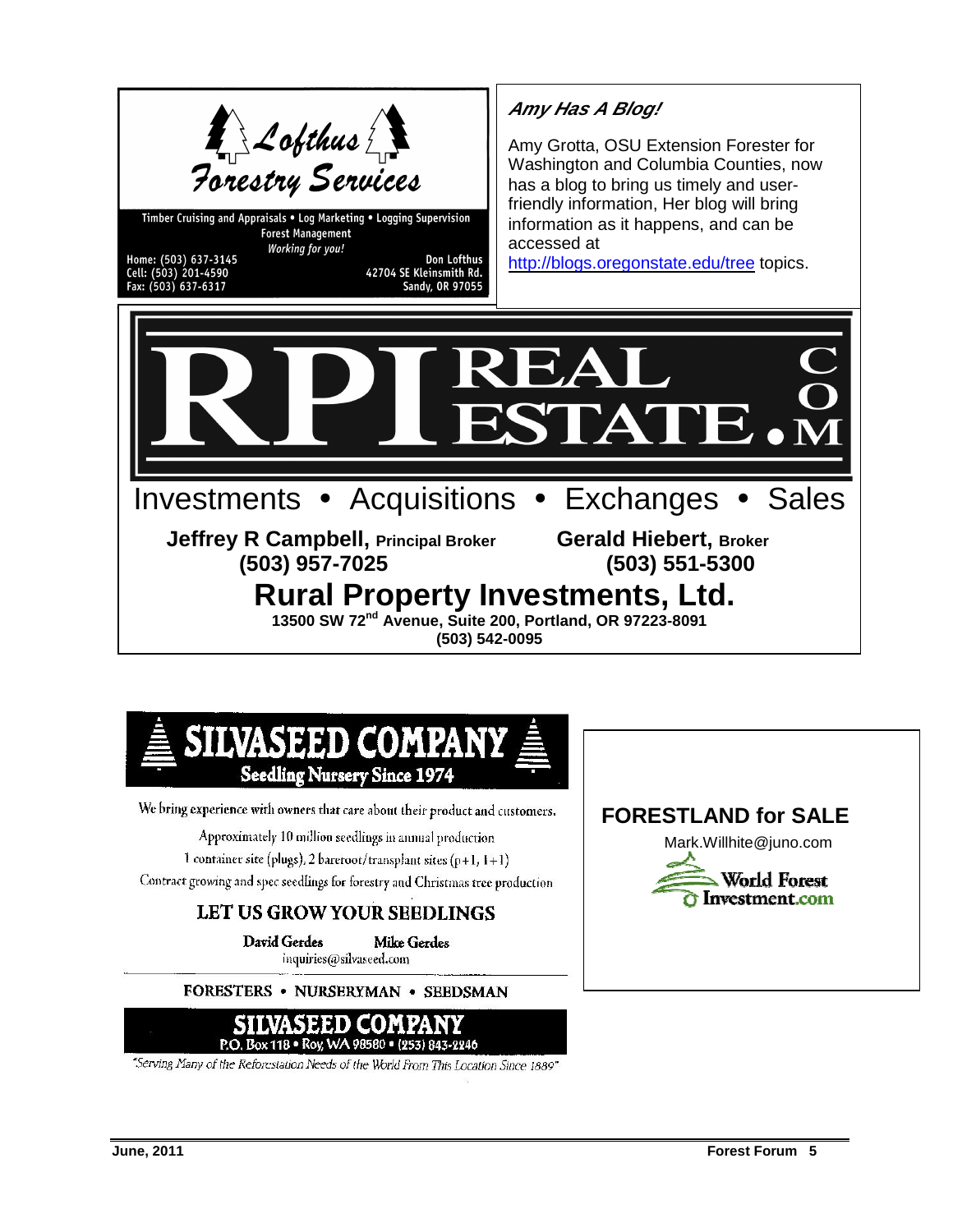#### **Trail Tour - Driving directions to Doug and Pat Eddy's**

| <b>DIRECTIONS FROM HILLSBORO:</b>                                                                                                               |                   |
|-------------------------------------------------------------------------------------------------------------------------------------------------|-------------------|
| N 1ST AVE becomes SW HILLSBORO HWY/OR-219.<br>5.0 mi                                                                                            |                   |
| Turn RIGHT onto SW BALD PEAK RD.<br>0.5 <sub>mi</sub><br>SW BALD PEAK RD is just past SW FARMINGTON RD                                          |                   |
| Turn SLIGHT LEFT onto SW CAMPBELL RD.<br>1.3 <sub>m</sub>                                                                                       |                   |
| Turn RIGHT onto SW LAUREL RD.<br>0.7 <sub>mi</sub><br>If you reach SW HOLLY HILL RD you've gone about 0.2 miles too far                         |                   |
| Take the 1st LEFT onto SW STICKNEY DR.<br>If you reach SW 325TH PL you've gone about 0.2 miles too far                                          | $0.1$ mi          |
| 14180 SW STICKNEY DR is on the LEFT.<br>If you reach the end of SW STICKNEY DR you've gone about 0.3 miles too<br>far                           |                   |
| <b>DIRECTIONS FROM GASTON:</b>                                                                                                                  |                   |
| 1. Start out going NORTH on ONION LN toward E MAIN ST.                                                                                          | $0.06$ mi         |
| 2. Turn RIGHT onto E MAIN ST.                                                                                                                   | $0.2$ mi          |
| 3. E MAIN ST becomes SW GASTON RD.                                                                                                              | 0.7 <sub>m</sub>  |
| Turn RIGHT onto SW SPRING HILL RD.<br>4. If you are on SW HARDEBECK RD and reach SW DIXON MILL RD you've gone about 1.8 mi<br>0.4 miles too far |                   |
| Turn LEFT onto SW LAURELWOOD RD. SW LAURELWOOD RD is 0.5 miles past SW 3.2 mi<br><b>HILL CEMETARY RD</b>                                        |                   |
| 6. Turn LEFT onto SW BALD PEAK RD.                                                                                                              | 1.3 <sub>mi</sub> |
| 7. Stay STRAIGHT to go onto SW LAUREL RD.                                                                                                       | 1.0 <sub>m</sub>  |
| Take the 2nd RIGHT onto SW STICKNEY DR. If you reach SW BROWNS DR you've<br>8.<br>gone a little too far                                         | $0.1$ mi          |
| 9. 14180 SW STICKNEY DR is on the LEFT. If you reach the end of SW STICKNEY<br>DR you've gone about 0.3 miles too far                           |                   |
| To contact the Eddys, phone 503.628.1468 Wk/Hm or 971.678.6705 Cell                                                                             |                   |

#### **The Hedgehog Concept**

There's a new term currently making the rounds in the business community, the "Hedgehog Concept." It's a simple concept that basically asks three questions:

- **1. What are you (we) passionate about?**
- **2. What are you (we) best at?**
- **3. What drives your (our) engine?**

Answering these three questions will help you (us) develop profitable direction and use of our time and talents (From a talk to the Oregon-Washington Section of the Society of American Foresters, May, 2011, by Roger Djiengeleski, President).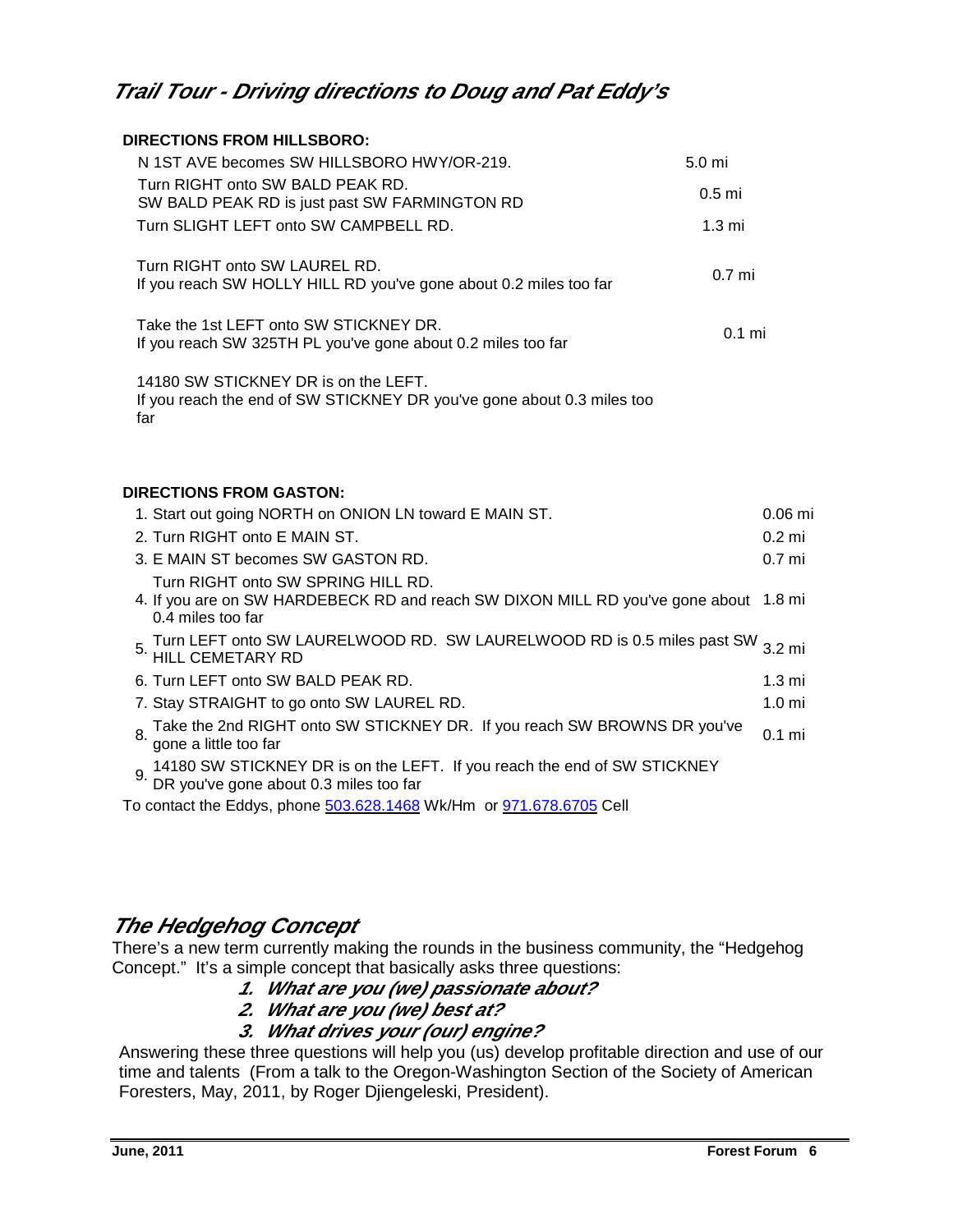# **TREE TALK by Bonnie Shumaker**

May was a busy time for Bob and me. We had four events scheduled and spent the two weeks prior sprucing the place up getting ready for company. It is important to us to share the excitement small woodland owners have for their land and to let folks know that growing trees for eventual harvest and profit is sustainable

environmental benefits. The first event was a field trip for 90 third graders from Terra Linda School in Beaverton. Bill Triest made contact with this school several years ago when he volunteered to teach them about forestry. A field trip was a necessary extension, and we agreed to host one. The teachers and students have been returning each spring ever since. We welcome this well-prepared and enthusiastic group. Helping on the tour were Master Woodland Managers Sam Sadtler, Dallas and Sharon Boge, Kathy Cvetvo from "Talk About Trees", Bill Triest, and Mary, a retired teacher from Terra Linda.

while offering economic, social and

**Bonnie and Bob give introduction** 

Our next field trip was a group of first graders from City View Charter School in Hillsboro. The teacher contacted me to help with a field trip to the Tillamook Forest Center. She won me over by saying she wanted her students to learn about the three-legged stool of forestry (slightly revised for six-year-old understanding): economics, habitat and recreation. After the TFC tour, I invited her class of 24 to visit our farm. Since it was a small group, Bob and I each took half and took them to all seven stations. It was fun for us to be with the kids at every station.



**Terra Linda students explore beaver chewed sapling** 

Our last field trip was for 90 second graders from Banks Elementary. BES is where I used to teach and we have had tours from there for over 30 years – first as a farm tour during lambing season when we raised sheep and lately as a forest tour. The students were curious and very respectful. One teacher told me they had been drilled on their role as "guests." One comment was made at my Art Station: "I just realized that I'm drawing with a pencil onto paper in a forest, and they are all made of wood!" Jim Brown, Eloise Binns, Tom and Pat Nygren, Kathy Cvetco and Sam Sadtler helped on the Banks field trip. The last event was the WCSWA

potluck and BBQ. We had a great time visiting with so many friends – and were doubly blessed with the

only day all week without rain! Finally, a message to the many MWM's who helped on the tours – THANKS!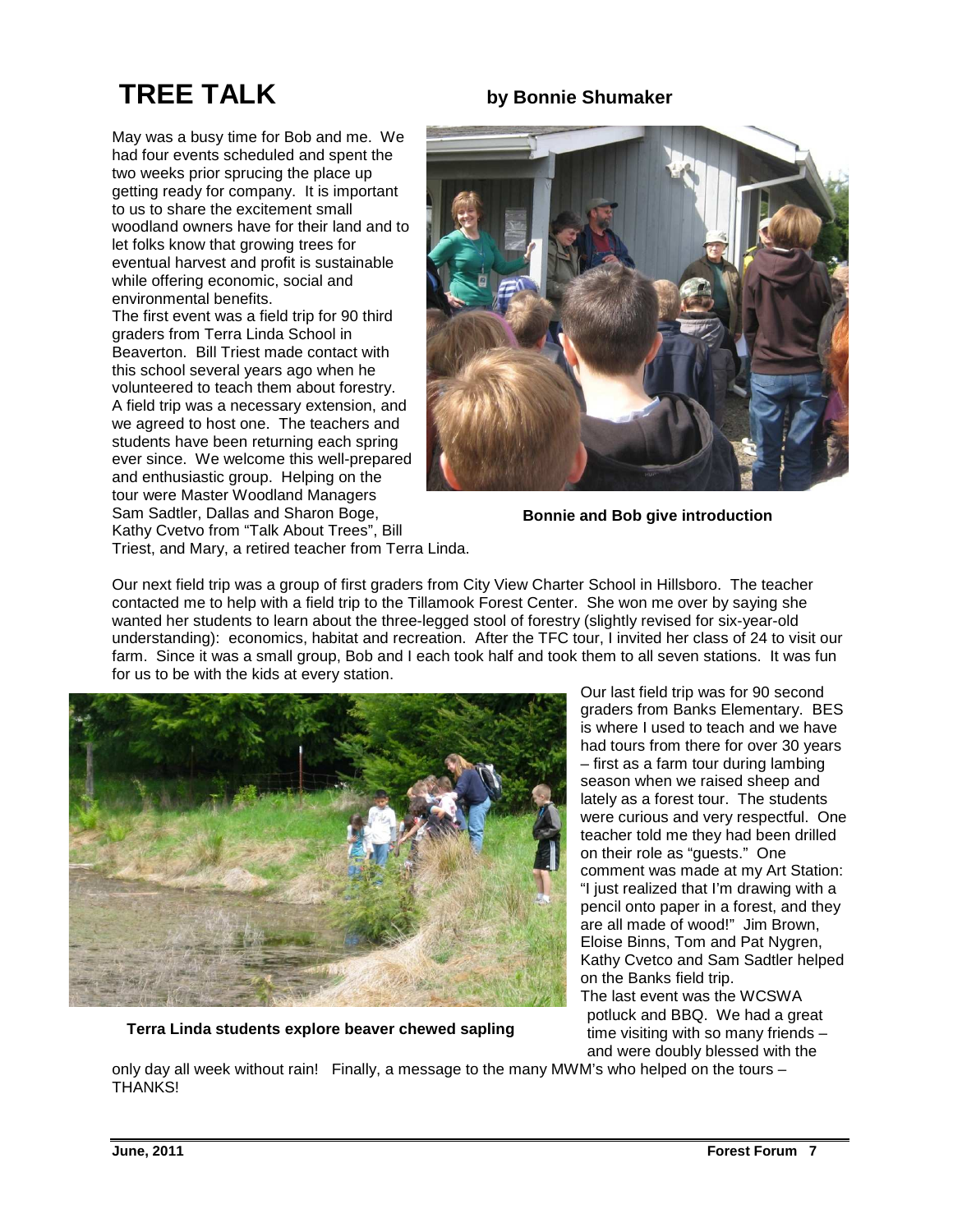

#### **Anderson…. Continued from page 1**

Anderson then lays out the factors that help answer this question:

- There are **24.4 million acres of timberland** in the state, with a net standing volume of roughly **450 billion board feet** in trees larger than 5 inches diameter breast height. And, about **11.7 billion board feet of new growth** are added each year. (US Forest Service statewide inventory)
- Mills in the state are capable of **consuming about 6.1 billion board feet** (at full capacity). During the 2005-2009 period, mills operated at 60% capacity. (Random Lengths).
- Without considering exports and imports, (or differing growth rates between forest land growth), **annual growth exceeds log demand by a ratio of over 2 to 1**. This suggests that an oversupply of logs may drive prices for logs and timberland down.
- Financial strength of mills is another factor, and **capital investment in mills** has dropped considerably during the past two years, with the only major investments in upgrades and new scanning and optimization systems.
- **Lumber prices** are another factor. Framing lumber composite price has been about \$300 per thousand since January (but may have slipped recently). This is about 20% higher than in 2010. Exports to China (and recently Japan) have increased. (Random Lengths).
- Recent **high log prices** in Oregon are in sharp contrast to log prices in the Inland West – by 17 to 68% (excepting dropping prices in the last few months), reflecting the opportunities for export and the price defining grading system in Oregon. A major reason for these high prices is the **China market**, where the demand for raw materials is outpacing its supply, along with Russia's import tax which is diverting some of its traditional sourcing to the U.S. and Canada. China's potential fiber  $\vee$

supply gap is projected to reach 150 million cubic meters by 2015 – an amount more than the entire Canadian timber harvest in 2009.

Anderson's conclusion is a story of good news/bad news for forestland owners in Oregon and the Pacific Northwest. **Good news:** Offshore demand will likely remain strong, keeping log prices relatively stable (or at least not suffering severe drop-offs). **Bad news:** High log prices hurt mills that have already endured 3-4 years of very difficult conditions. **Anderson's final observation:** He will be an interested observer as the competing forces of offshore log demand and stagnant domestic lumber prices play out over the next few years.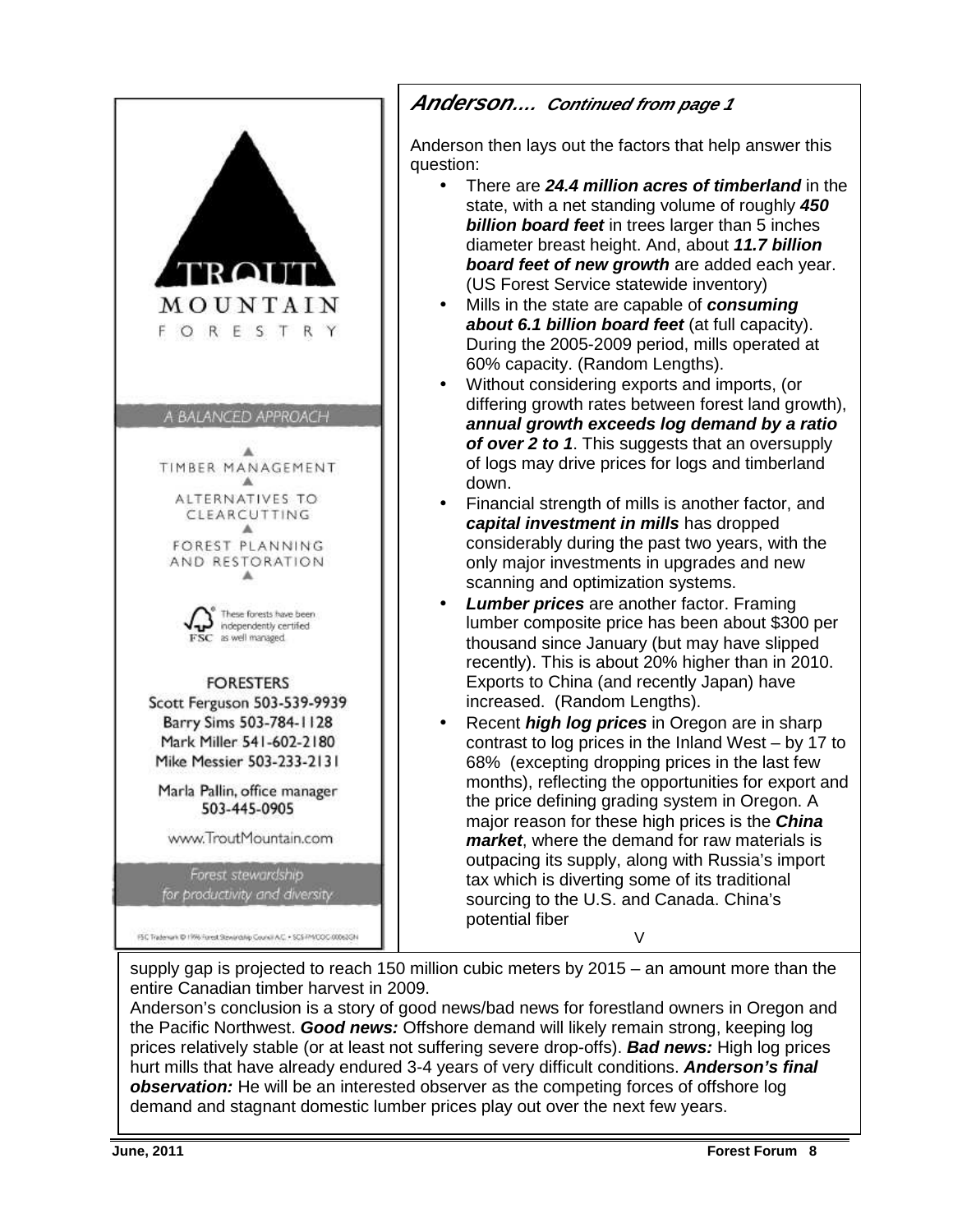## **Green Alder Sawfly – A New Invasive**

#### **By Paul Oester and Dave Shaw, OSU Extension Service**

#### **History**

A native of Europe, North Africa and the Near East, the green alder sawfly (Monsoma pulveratum) (Hymenoptera: Tenthredinidae) was first found in North America in eastern Canada in the early 1990's, then in Alaska in 2004. More recently, the green alder sawfly was identified in trap samples in nine Washington counties and one Oregon county (Multnomah). Examination of insect collections at Western Washington University indicates that this insect has probably been present since 1995. It was first detected in the contiguous United States on understory shrubs in Vancouver, Washington in April 2010. We don't know a lot about this insect but we are beginning to tease out how it operates.



Figure 1: Green alder sawfly larva Figure 2: green alder sawfly adult



(photo by Jim Kruse) (photo by Andrei Karankou)

 **See "Invasive", page 11** 

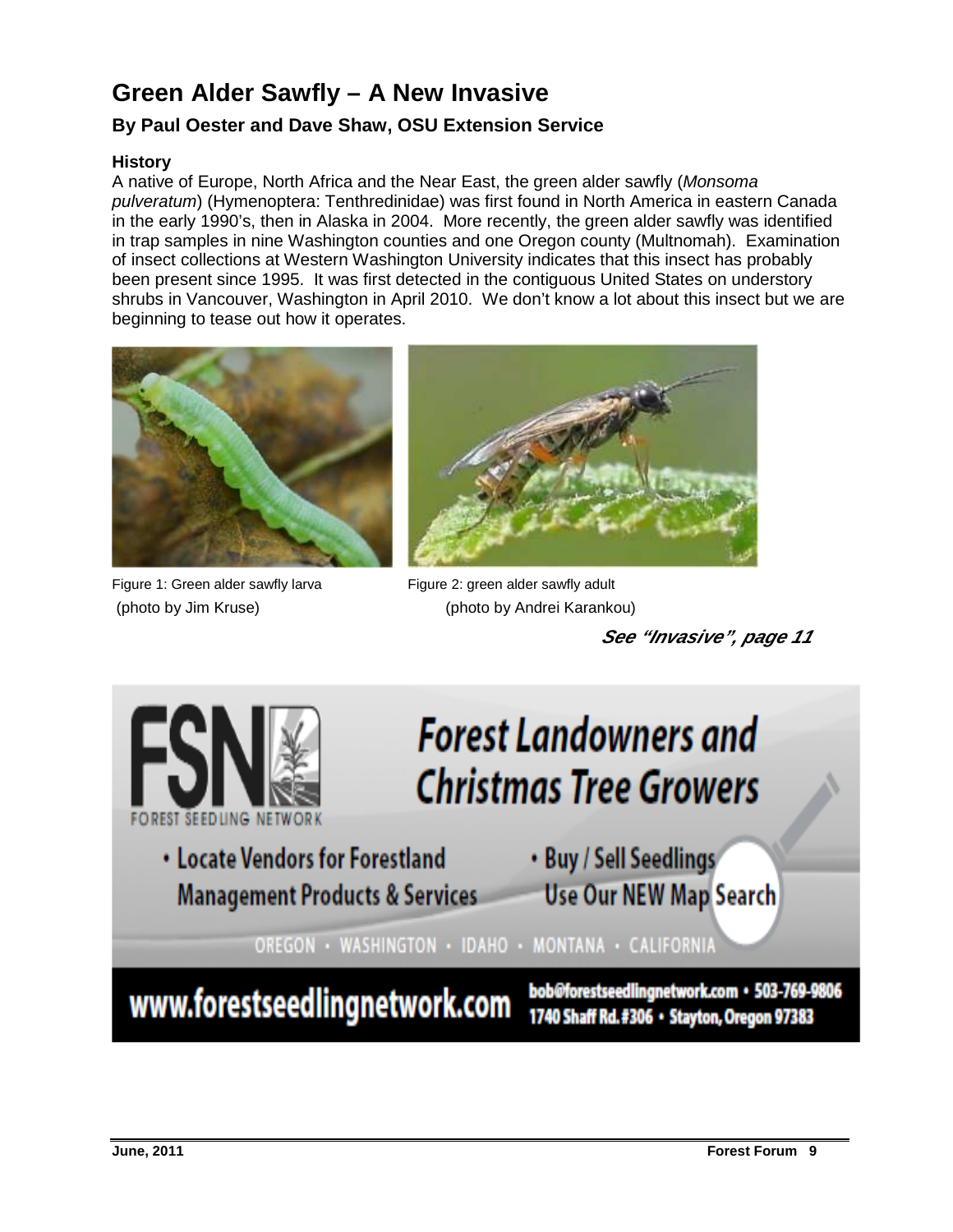

#### **West Coast's Log, Lumber Exports Increase in First Quarter of 2011**

ForestIndustry. com A total of 413.1 million board feet of softwood logs and 224.9 million board feet of softwood lumber were exported from Washington, Oregon, northern California, and Alaska in January, February, and March of this year. (U.S. Forest Service).

#### **Forest Service Unveils First Comprehensive Forecast On Southern Forests**

USDA. gov

According to the report, urbanization, bioenergy use, weather patterns, land ownership changes and invasive species will significantly alter the South's forests between the years 2010 and 2060. About 23 million acres of forest land are projected to decrease. People are also expected to influence water resources, wildlife, recreational opportunities, fire and other issues.



#### **New Trend Maps About Oregon Forests**

The Oregon Department of Forestry has released new map data presentations that tell the story of how the state's forest economics; conservation laws; and insect, disease, and wildfire impacts on forests have shaped Oregon's forests during the past few decades.

These map presentations are part of the Oregon Forest Atlas released last year as a way to visualize current conditions in Oregon's forests. The new maps now show how some key forest trends have shaped the past and future of the state's 30.5 million acres.

The Oregon Forest Atlas, 2010 edition with the new maps, can be found on the web at www.oregon.gov/ODF/RESOURCE\_Planning/f orestatlas,shtml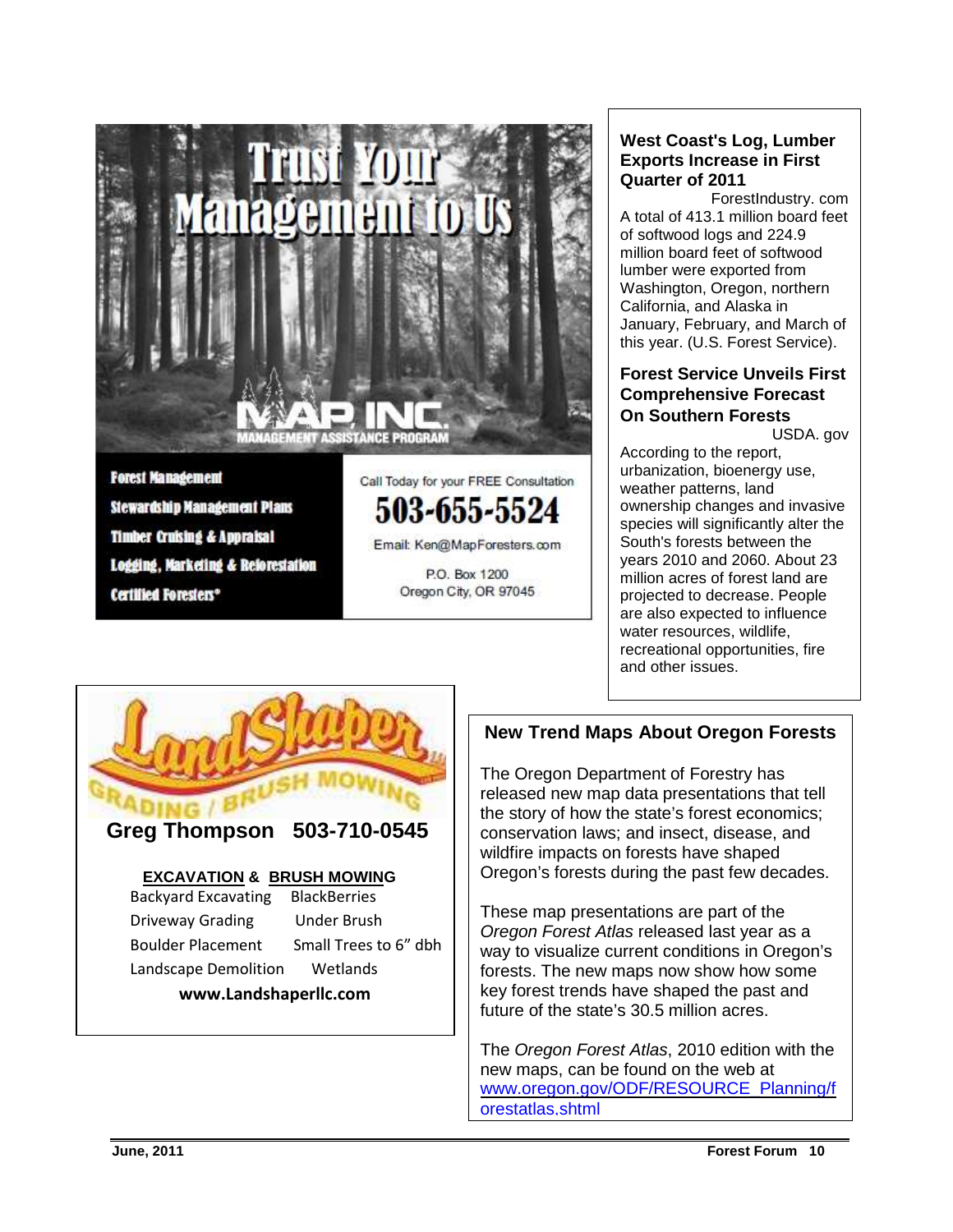#### **Invasive, continued from page 9**

#### **How do you identify this critter?**

Adults emerge from overwintering sites in the soil or dead wood in the spring and lay eggs on expanding alder leaves. New larvae are very pale green and 2-3 millimeters long. Over time, as the larvae mature, they become a vibrant green (Figure 1) and feed on alder leaves through the spring and early summer, then typically drop to the ground to pupate in the soil. When fully grown, larvae are about 15-18 millimeters long, a little more than ½ inch. The adults look like a small wasp, and the females (males have not been recorded in North America or the UK) have a black head and antennae. The middle (thorax) of the adult insect is black, sometimes with some yellow or brownish coloration; their legs reddish brown to black and abdomen black with the margins of the segments white to yellow (Figure 2).

#### **Life history**

A pre-pupal stage overwinters and pupation occurs in the spring. In Europe and recently observed in Alaska, these insects have been reported to also burrow into rotten wood to pupate (Figure 3). This is just another reason not to move firewood interstate.

#### **What about potential impacts?**

Not much is known about how this insect will fare on red alder in western Oregon and Washington, as well as other species throughout these two states. In Alaska, this species has been feeding primarily on thinleaf alder (Alnus tenuifolia). There is some concern that the feeding of the green alder sawfly, woolly alder sawfly and the striped alder sawfly combined with stem cankers may lead to reduced nitrogen inputs by alders and perhaps alder mortality.

In the Pacific Northwest, several insects feed on alder species and may compete for host foliage and the additional feeding by the introduced sawfly may have a minor effect. However, the green alder sawfly begins feeding earlier in the spring than other species and could effectively out-compete native species if foliage becomes limited. Another concern is the native parasite/predator complex: will these make the switch to the new invader? Ī

#### **What to do?**

Efforts by federal and state agencies will include trying to delimit the extent of the sawfly's distribution and encouraging more monitoring as well as research and education. The US Forest Service point person for this invasive insect is Kathy Sheehan, based in Portland. She is coordinating the effort to determine the distribution of the green alder sawfly in Oregon and Washington. They have already set up trapping sites throughout western Oregon in particular. Eradication is not a feasible option because of the widespread distribution of detections in Washington and Oregon. The fact this invader can potentially pupate in dead wood is another reason to manage the distribution of firewood and keep it local.

The bright green larvae are distinct. If you are out and about in your forest, look for these critters on alder leaves and if you find any likely suspects contact Amy Grotta at the Extension office, 503-397-3462, Dave Shaw, OSU Extension Forest Health Specialist (dave.shaw@oregonstate.edu) at 541-737-2845, or Kathy Sheehan (ksheehan@fs.fed.us) at 503-808-2674. For more information, go to http://www.fs.fed.us/r6/nr/fid/invasives/green-aldersawfly.shtml.